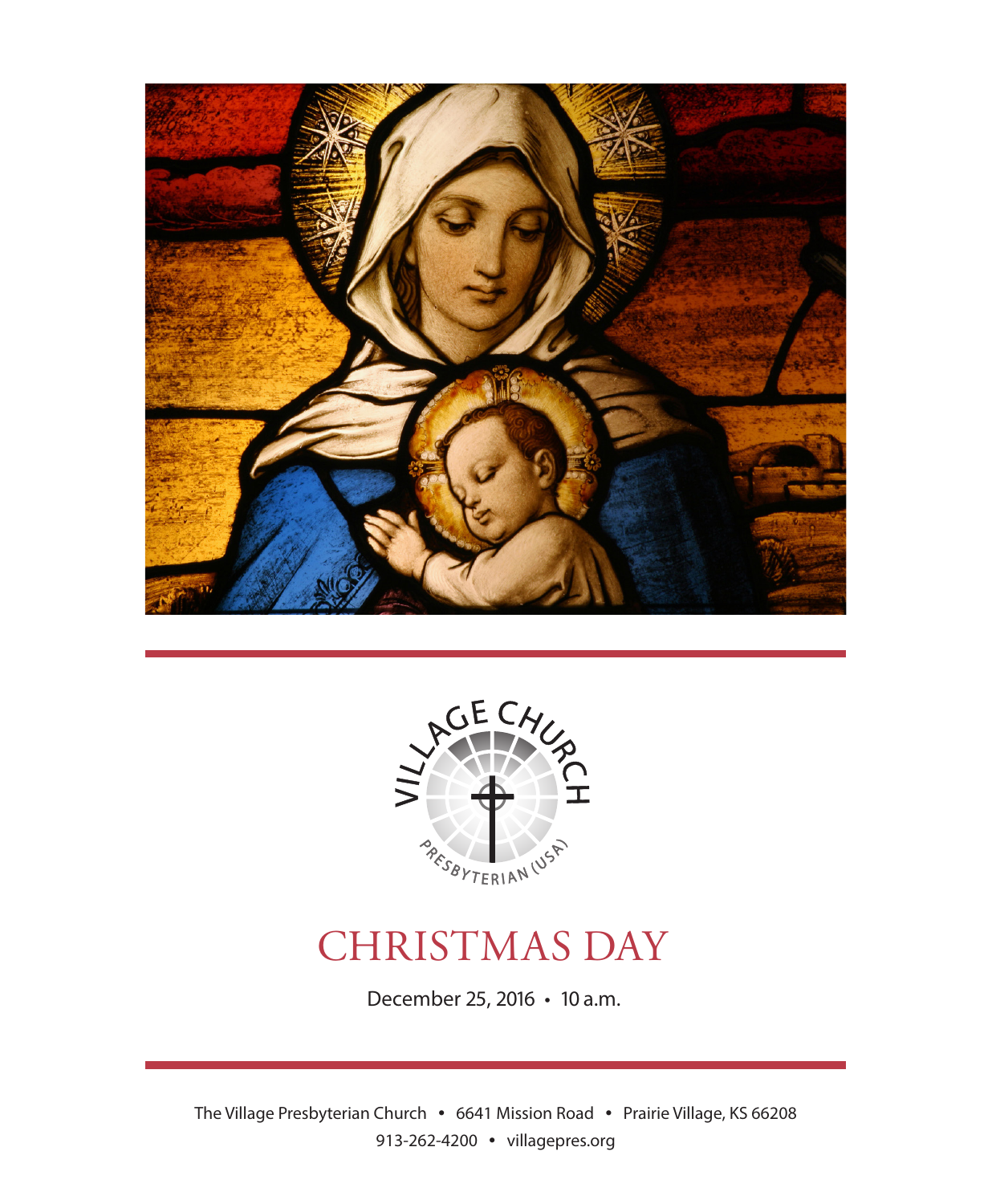# GOD'S PEOPLE GATHER

### Prelude

And the Word became flesh. It is a Word like no other word:

**It is a Word of grace. It is a Word of life.** 

It is a Word that speaks the very heart of God.

**This Word full of grace and truth became flesh.**

This Word like no other word became flesh like all flesh

and dwelt among us.

**And dwells among us. The Word came down to be with us and to lift us up that we may be with God.**

\*Hymn, No. 132 (st. 1,3) *Good Christian Friends, Rejoice* IN DULCI JUBILO

\*Unison Prayer of Praise

**Most gracious God, Surely the angels are singing, for Christ is born. He is born of woman, as is every child, yet, born of your power as was no other child. Surely the angels are still singing, for the light shines in the darkness joy is proclaimed to all people, and there is good news for all your children. Surely the angels are singing, for the glory of heaven has pushed into time, and the redemption of the whole creation can be seen. Your redemption can be seen in a child who breathed in flesh**

**that we might breathe your Spirit.** 

**In the name of the incarnate one we pray. Amen.**

\*Response

**Gloria in excelsis Deo! Gloria in excelsis Deo!**

Time with Children

 Hymn, No. 119 (st. 1) *Hark! The Herald Angels Sing* MENDELSSOHN

Call to Worship **Rev. Zach Walker** Call to Worship Rev. Zach Walker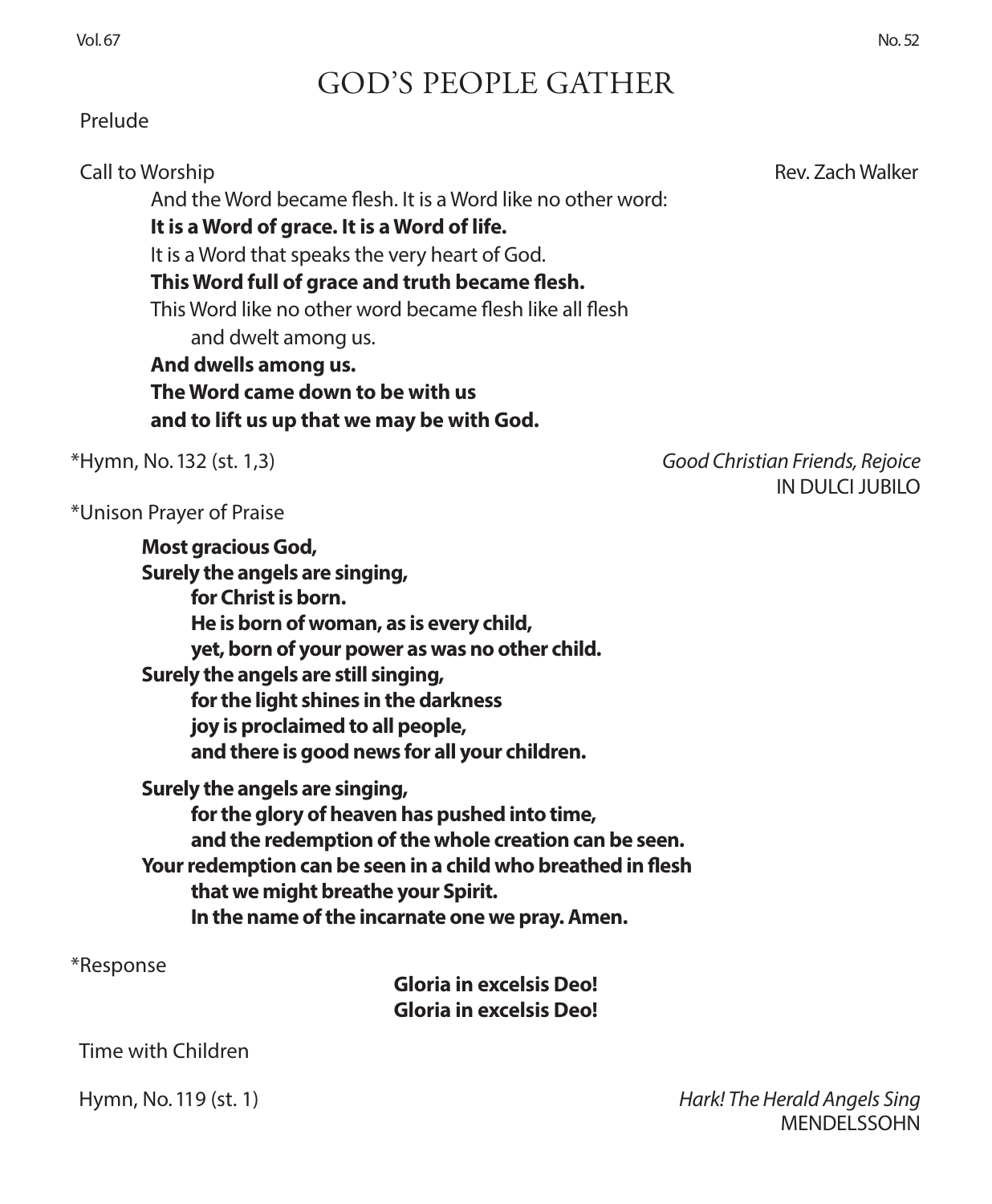#### THE PROMISE

 Luke 1:26-38 Hymn, No. 110 (st. 1) *Love Has Come*

BRING A TORCH

#### THE BIRTH

 Luke 2:1-7 Hymn, No. 114 (st. 1,3) *Away in a Manger*

CRADLE SONG

Christmas Prayer and the Lord's Prayer

**Our Father, who art in heaven, hallowed be thy name. Thy kingdom come, thy will be done, on earth as it is in heaven. Give us this day our daily bread; and forgive us our debts, as we forgive our debtors; and lead us not into temptation, but deliver us from evil. For thine is the kingdom and the power and the glory, forever. Amen**

THE SHEPHERDS

 Luke 2:8-20 Hymn, No. 128 *Infant Holy, Infant Lowly*

POLISH CAROL

THE MAGI Matthew 2:1-12 Hymn, No. 145 (st. 3) *What Child is This*

**The Christmas Story from Presbyville Rev. Tom Are, Jr. 2008** Rev. Tom Are, Jr.

Worship with Tithes and Offerings

\*Response

#### **All creation, join in praising God the Father, Spirit, Son, evermore your voices raising to th' eternal Three in One: come and worship, come and worship, worship Christ, the newborn king!**

\*Prayer of Dedication

\*Hymn, No. 147 (st. 1,4,5,6) *The First Nowell*

\*Benediction

\*Response **Joy to the world, the Lord is come! Let earth receive her king; let every heart prepare him room, and heaven and nature sing, and heaven and nature sing, and heaven, and heaven and nature sing.**

\*Postlude *Do You Hear What I Hear* arr. Jay Lichtman; Crown Brass Quinte

\**All who are able may stand ©* A-705103 for all hymns

GREENSLEEVES

THE FIRST NOWELL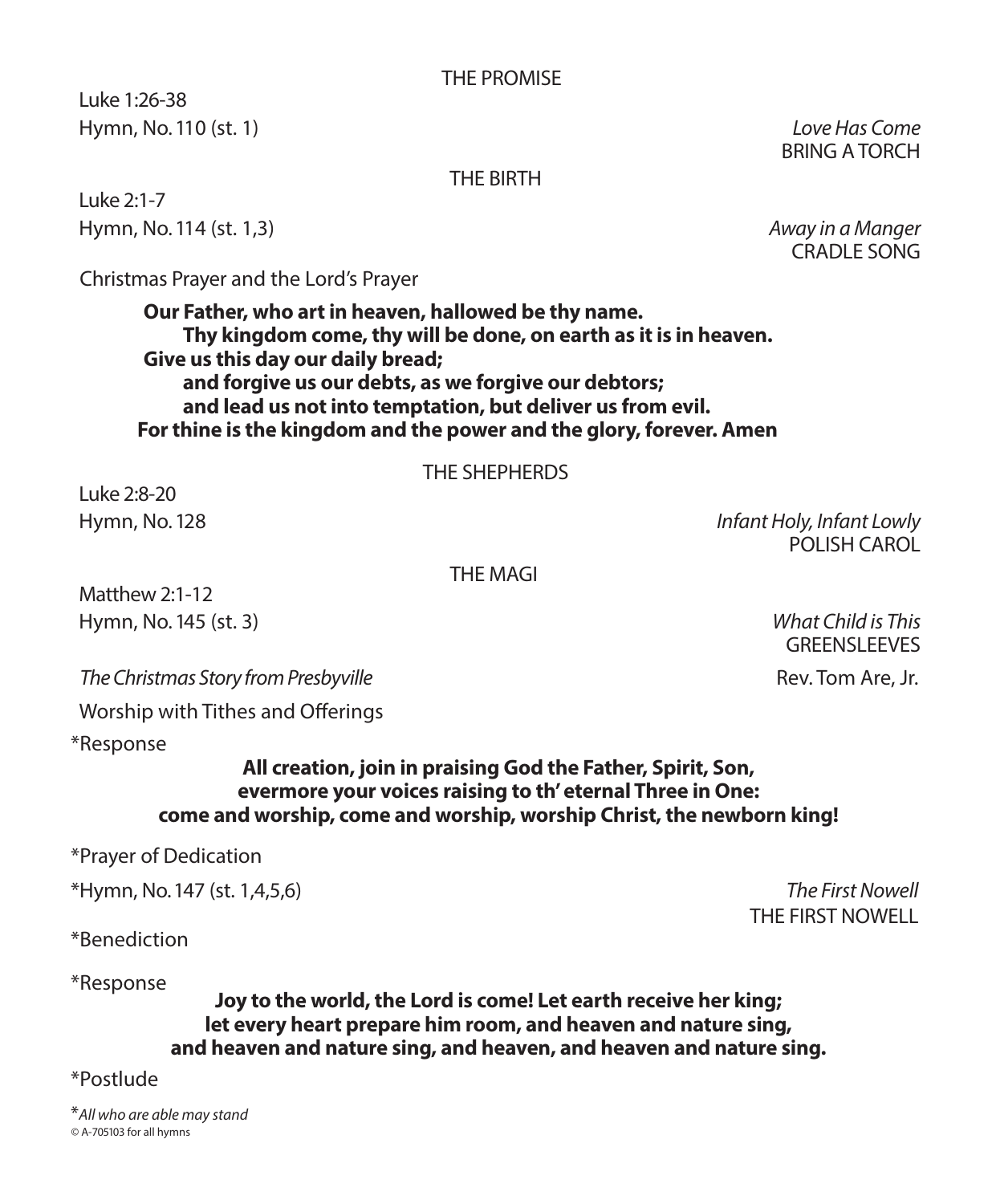# THE CHURCH'S BOOK (Week of December 26, 2016)

The following daily Bible readings were written by Rev. Len Carrell and are an offering for your own personal devotion. You are invited to read the text, think about the reflection and questions and allow these to lead you in a time of prayer. Pray for your own journey of faith. Pray for Village Church and our mission. Pray for God's world.

**Monday, Dec. 26 Acts 4:20 – Hymn 110,** *Love Has Come*

In this verse from Acts, the Apostles proclaim boldly "we cannot keep from speaking about what we have seen and heard." This hymn focuses not only on the activity of love, but a love that is seen and heard as "God now asleep in the hay." Love indeed has come and "never will leave us." How have you seen and heard the light that shines in the darkness this Christmas?

#### **Tuesday, Dec. 27 Isaiah 9:6 – Hymn 120,** *When Shepherds Lately Knelt*

This week we have come to the place where shepherds knelt, because we find "room and welcome" for all of God's children. The promises of Isaiah find us there as well, whose hopes are fulfilled in Christ. Love is born as a sweet, frail baby. Love is born and burns its way into our hearts even in our "half-belief," "unasked, unforced, unearned." In the intimacy of the manger and the cross we are reminded we are not alone. Where did you feel the burning touch of God's love this season?

### **Wednesday, Dec. 28 Luke 2:6-20 – Hymn 128,** *Infant Holy, Infant Lowly*

#### Luke's gospel takes a long look at the birth of Christ. This hymn is a montage of that miraculous night. Oxen lowing, angels singing, flocks sleeping, voices rejoicing. The text dates back to a Polish carol of the 13th–14th century. The fact that God chooses to come to us as an infant clothed in flesh is a tiding of great joy. Where do you find yourself in the montage?

#### This hymn imagines a shoot that springs from the seemingly dead stump of Jesse's lineage as a beautiful and fragrant rose. This text from Isaiah is the forerunner pointing to the coming of Christ. Indeed, Jesus came from the stump of Jesse, David's father, whose royal dynasty had lay dormant for 600 years. A dead, withered stump, plundered from its trunk, branches and fruit and out of it raises a new growth of hope. Hope out of despair, light in the darkness, "enfleshed, yet very God, from sin and death he saves us and lightens every load.

### **Friday, Dec. 30 Luke 2:22-39 – Hymn 148,** *Mary and Joseph Came to the Temple*

This story is one of my favorites because it talks of two of God's devoted people longing for a new hope in their worship. Perhaps this song would have been better titled *Anna and Simeon Meet Their Long Awaited Messiah*. Their prayers have been answered; their eyes have seen salvation, their joy has been made complete, as a baby cradled in their arms. What if we could hold with care the God who holds us?

### **Saturday, Dec. 31 Psalm 98 – Hymn 134,** *Joy to the World*

Issac Watts may not have intended for his lyrics to be used only on this day of Christmas, but for every day to be Christmas Day. The psalter is calling us to make a joyful noise, and this song does just that by asking "every heart" to make room for such joy. There was no room in the inn for the Christ child, but the joy that comes from his birth is making room for us. So repeat the sound of joy, repeat the sound of joy, forever.

# **Thursday, Dec. 29 Isaiah 11 – Hymn 129,** *Lo, How a Rose E're Blooming*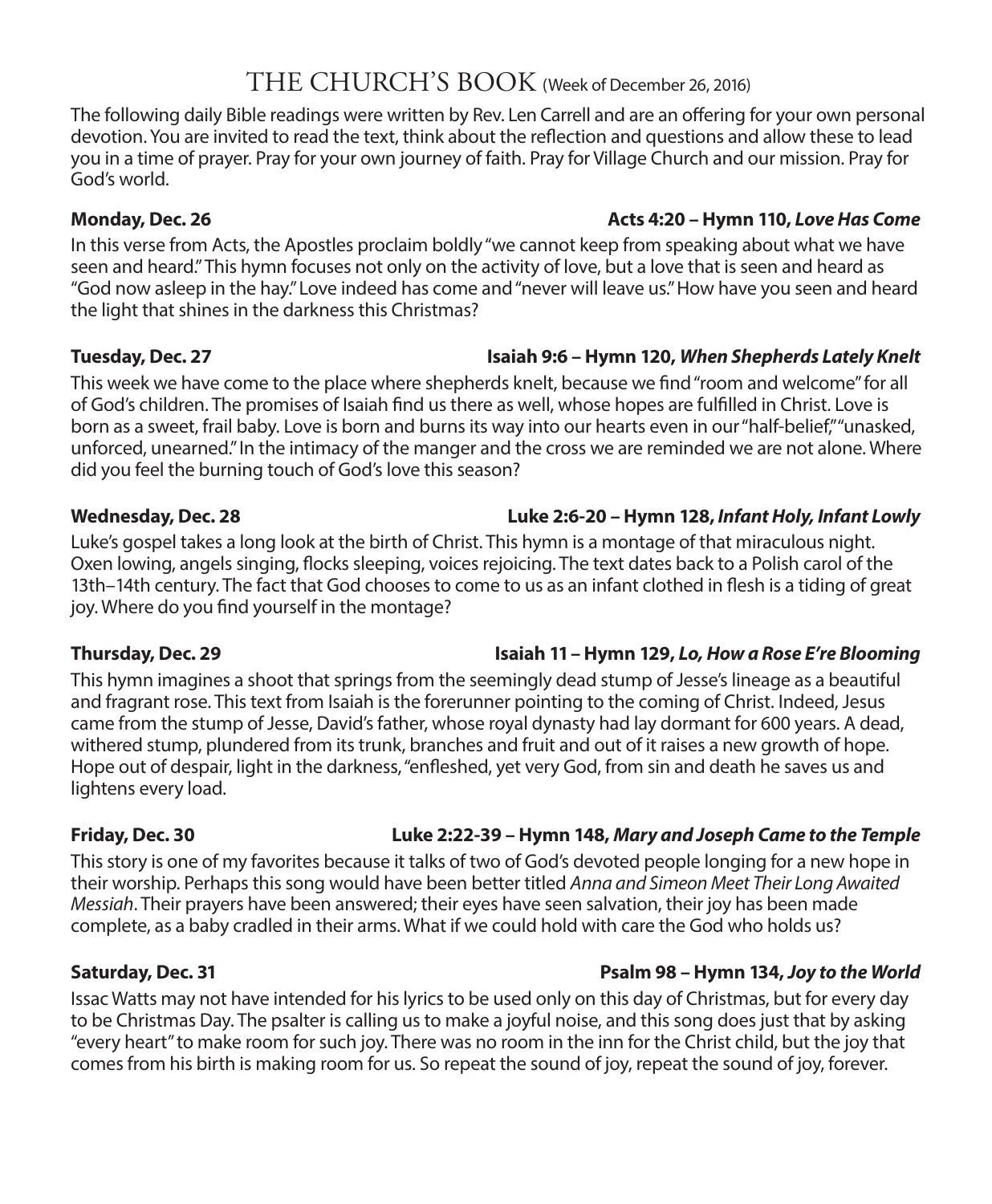# TODAY AT VILLAGE

**WELCOME TO VILLAGE CHURCH!** Please join us every week. Refreshments are available in Friendship Hall following the worship service.

**WORSHIP BAGS** are available for children to use as tools in worship. Please return the bags to the baskets located in the Narthex at the end of the worship service.

# CHILDREN AND FAMILY MINISTRY

**DIAPERS IN DECEMBER** - Children & Family Ministry is collecting diapers for the Food Pantry. Donations can be left in the crib by the Children's Library or at either Food Pantry table.

### **There will be no church school for preschool through 6th grade today. Nursery and toddler care are also closed.**

**VILLAGE PRESCHOOL ENROLLMENT** - Enrollment for the 2017-18 school year at Village church Weekday Preschool begins in January! Current preschool families and Village Church members may enroll Jan. 17- 20. Enrollment opens to community families on Jan. 23. Forms are available on villagepres.org. For more information, please contact Terri Gaeddert at 913-671-2338.

# ADULT EDUCATIONAL MINISTRY

### **WATCH FOR THE SPRING 2017 VILLAGE U CATALOG…COMING JAN. 4!**

The spring 2017 Village U curriculum is a wide umbrella encompassing all our adult learning opportunities in one, easy-to-find location. Village Church is a learning community with a long commitment to providing opportunities for adults—young and older—to grow in knowledge and faith together. We hope you will spend some time discovering all that is available.

- Child care will be available for most classes for a one-time \$40 fee for the spring term; reservations will be required in advance.
- Some classes will have a small fee for materials and resources; the fees are noted in the class listing.
- You will be able to register online, by telephone, by fax or by email.

### **Registration for Village U 2017 spring term:**

- **For Village Church members: Registration begins on Wednesday, Jan. 11.**
- **For community members: Registration begins on Tuesday, Jan. 17.**

# CONNECTIONAL MINISTRIES

**WEDNESDAY NIGHT DINNER** – Wednesday Night Dinners will resume on Jan. 11.

# MISSION

**THE FOOD PANTRY** – The Food Pantry/Clothes Closet is now closed and will open again, after the holidays on Tuesday, Jan. 3. The building will be closed all this week so that our volunteers may spend time with their families. We wish all of you a Merry Christmas and a blessed New Year.

# PASTORAL CARE AND COUNSELING

**COUPLE'S COMMUNICATION STARTS JAN. 3** – Dr. Dave Ehman will facilitate a new session of this 4-week class beginning Tuesday, Jan. 3, from 6-8 p.m. in Room 232. Registration is due by Dec. 27; contact Linda Alley at 913-671-2327 or linda.alley@villagepres.org for more information.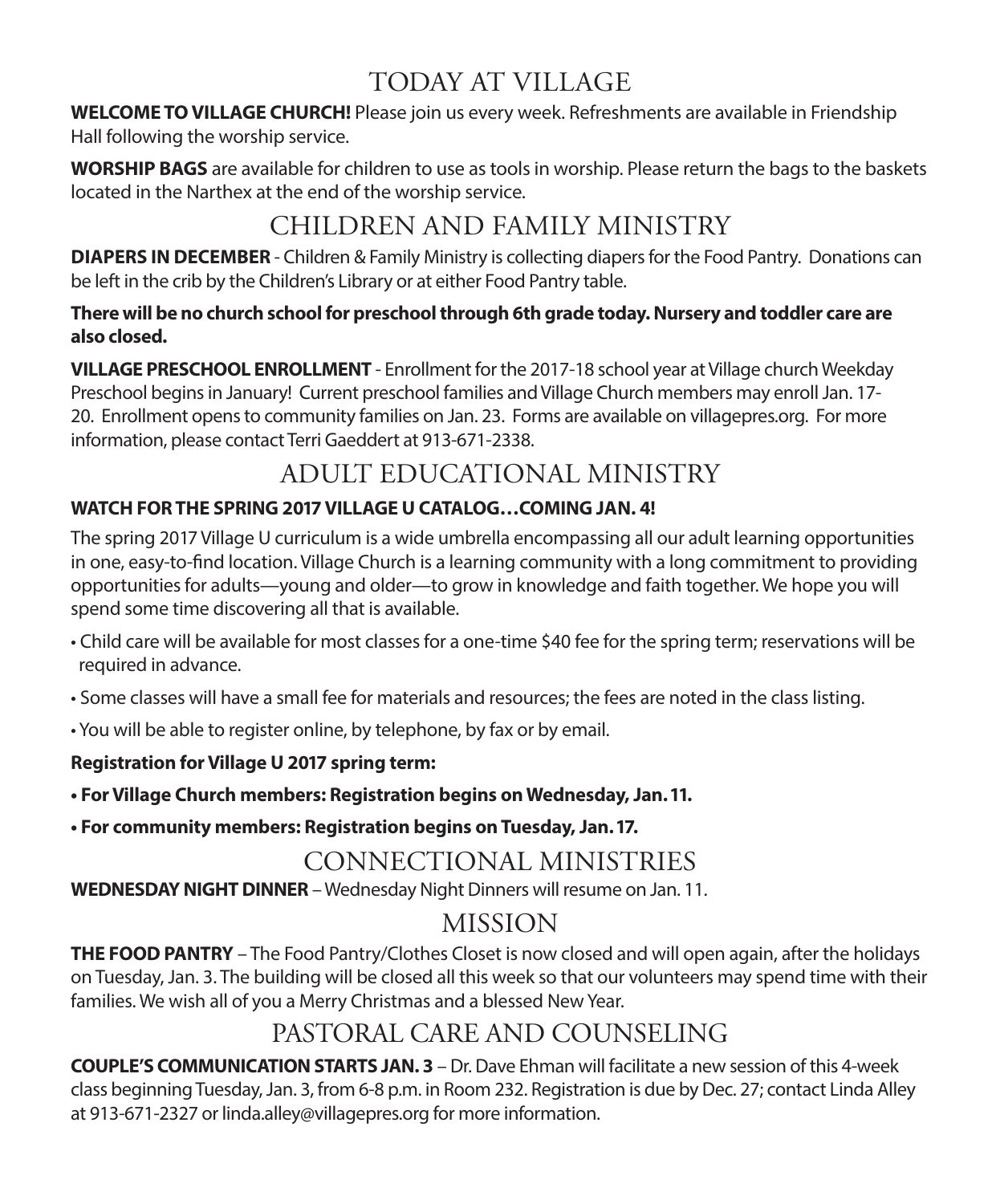**STEPHEN MINISTERS PROVIDE CARING SUPPORT** - If Christmas and the holidays are especially difficult this year, please consider receiving support from a Stephen Minister. Stephen Ministers provide one-on-one, confidential care to individuals who need help navigating some of life's harder moments. Contact Rev. Len Carrell at 913-671-23467 or len.carrell@villagepres.org.

# PRESBYTERIAN WOMEN

**MISSION SEWING** will return on Jan. 3. Fabric and yarn donations welcome. All cotton and blends, large pieces, one yard or more, no fancy fabrics. We have fabric and patterns available for at-home projects. If you would like to join us, come to the sewing room from 8 a.m.-3 p.m. any Tuesday. Come and go as you want. Lunch is from noon-1 p.m., bring a sack lunch or purchase at the Village Cup. Call Edie Hultman at 913-432-3515 for more information.

# YOUTH MINISTRY

**WINTER PROGRAM BREAK** – All of our regular programs are on a short break due to the Holidays! Weekly programs will start back with Sunday School and Cheer on Jan. 8. Check the website at www.villagepresyouth.org for more information.

### **Your ornament is waiting for you!**

For those who have not received the ceramic Christmas ornament, we still have a limited quantity available. You may stop by the reception desk at the South entrance to pick one up today or you can schedule a pick-up by calling Molly Sirridge, 913-671-2325. The custom ornament has a picture of the newly renovated chancel and pipe organ.

Thank you for all you do to support Village Church!

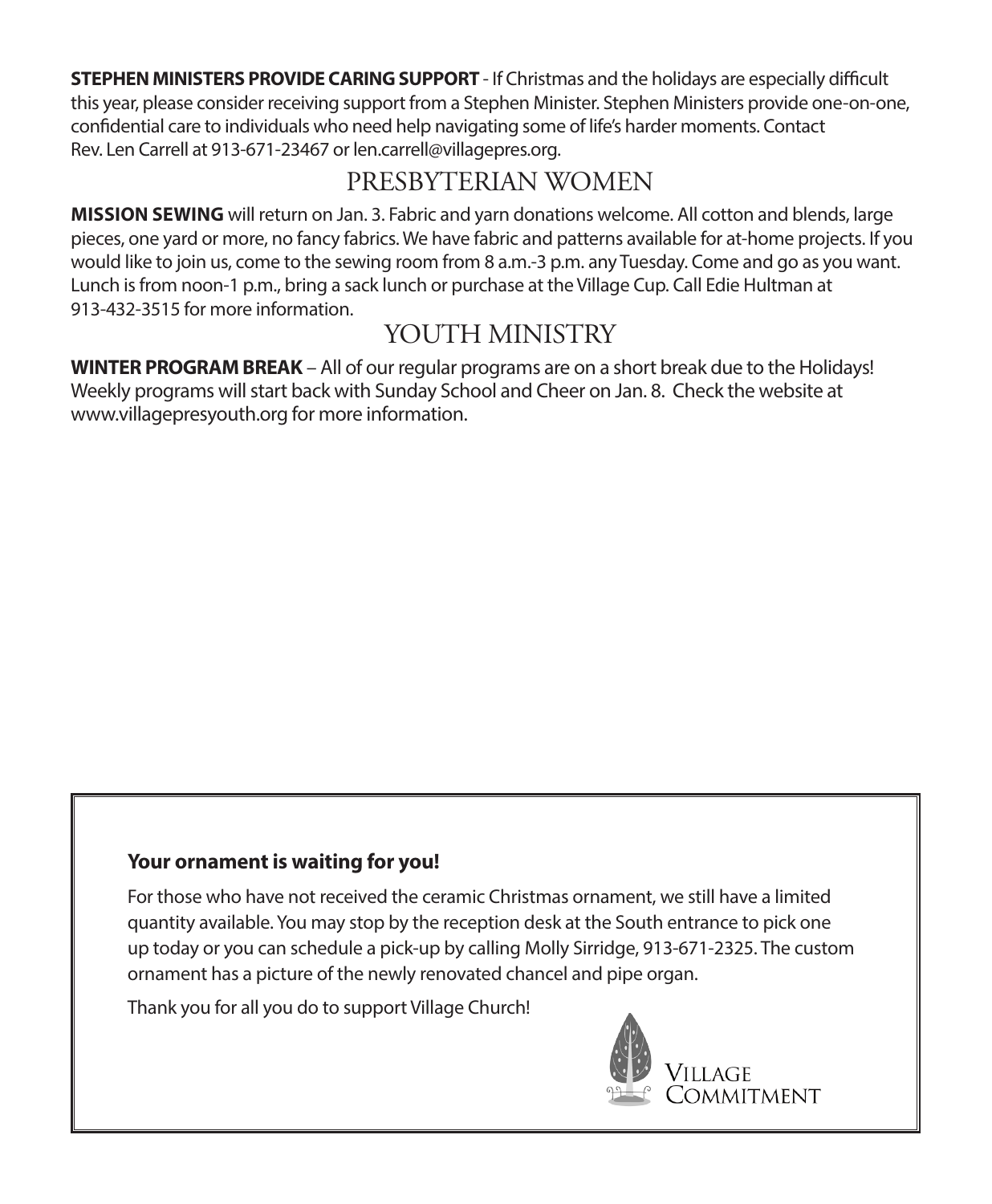



# **Second Thursday Recital Jan. 12 Featured Artist: Soprano Jee-Yeun Kim**

She wowed us with her spectacular solo in *O Holy Night* in Tidings of Joy on Dec. 18. Please join us at 12:15 p.m. Thursday, Jan. 12, in Village Chapel for a 30-minute recital with Village Church soprano intern Jee-Yeun Kim. The program will include works by Samuel Barber, Francis Poulenc, Vincenzo Bellini and Guiseppe Verdi.

Jee-Yeun Kim is a graduate student (D.M.A) in vocal and opera at University of Kansas. Jee-Yeun began her vocal studies at age nine as a member of the Seoul Metropolitan Junior Chorus in her native Korea. She sang with them for 10 years before continuing her studies at the College of Vocal Music at Yonsei University in Korea. During that time, she also pursued voice study in the Summer Master Class program of the Hoschule Mozarteum in Salzburg, Austria. Following her graduation she began teaching in high school, while also working as a church choir director. After moving to the United States of America, Jee-Yeun started to study again in voice and choral conducting at Pittsburg State University. She was a first place winner in the West Central Region of the National Association of Teachers of Singing in 2012 and a first place winner in the Barry Alexander International Vocal Competition.

She made her Carnegie Hall debut in the winner's recital for the Barry Alexander International Vocal competition on January 27, 2013. At Pittsburg State University, Jee-Yeun received the Outstanding Student award at the PSU Honors Convocation in Spring 2013 and 2015. She received an "Excellence in Scholarship" award at the Graduate Banquets in Spring 2013, 2014 and 2015. She performed with South East Kansas Symphony Orchestra as a winner of the Concerto Aria competition held in the spring of 2013. Jee-Yeun has had several roles in KU opera productions.